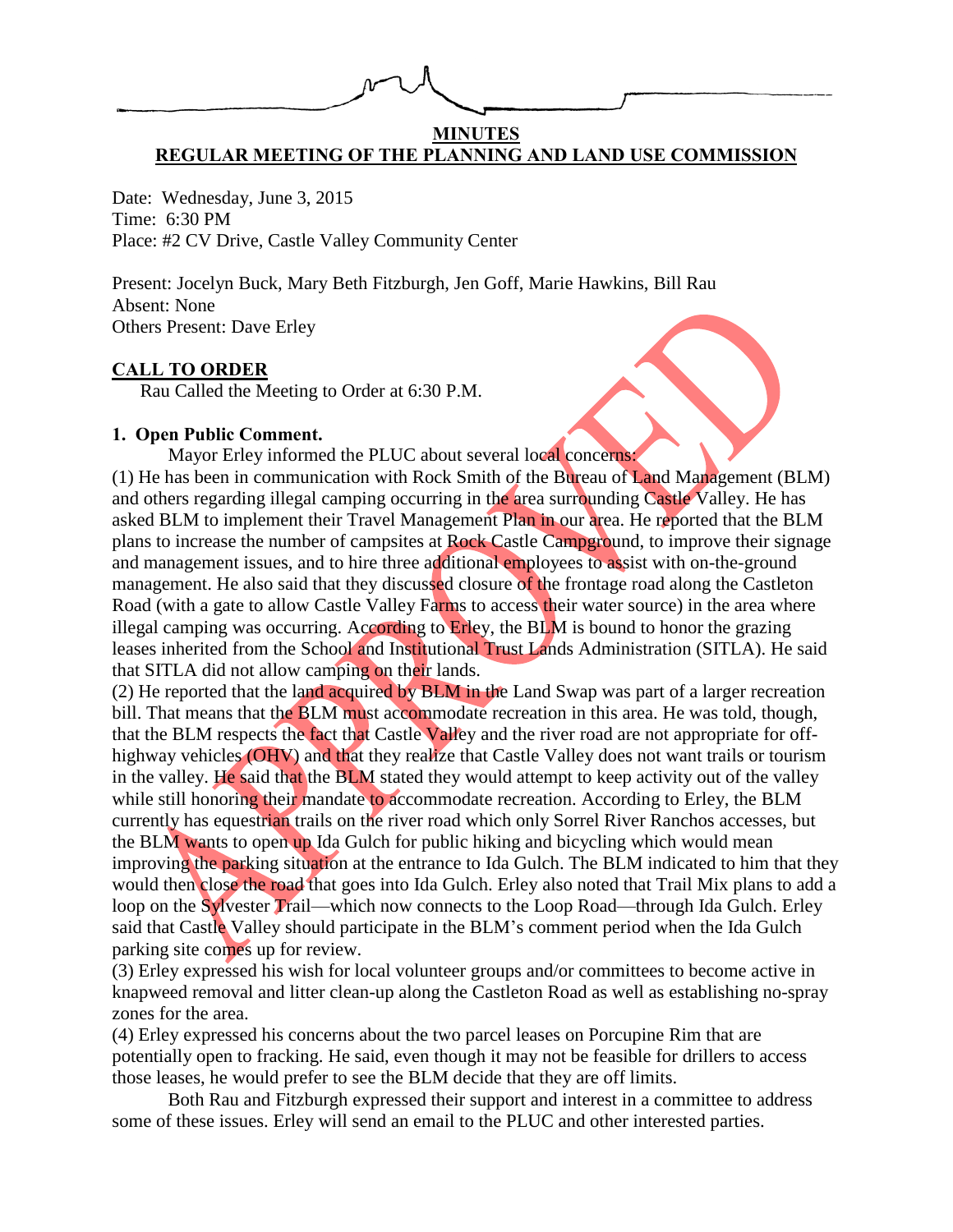

#### **2. Approval of minutes. Regular Meeting and Public Hearing of May 6, 2015.**

Hawkins moved to accept as presented the Minutes of the Regular Meeting and Public Hearing of May 6, 2015. Buck seconded the Motion. Buck, Hawkins, and Rau approved the Motion. Fitzburgh and Goff abstained. The Motion passed with three in approval and two abstaining.

### **3. Reports.**

### **Correspondence – None. Town Council Meeting – Chair.**

Rau reported that he, Buck, and Fitzburgh had attended the Town Council Meeting. He presented the Town Council (TC) with a summary of the discussion and public comments relating to the PLUC's recommendations for amendments to Ordinance 92-1. He said that Fitzburgh raised some concerns about some of the language that had been deleted and what was finally approved by the PLUC. According to Rau, Fitzburgh asked the TC to consider the language that had been originally included. He said that the TC agreed to do so. They will hold a Public Hearing for additional comment at their next Meeting.

Rau said that the TC held a discussion about weeds and the Castle Valley watershed in response to a letter from Pam Hackley about pesticide spraying in the Valley. Rau said that the TC tabled the discussion for later consideration.

Rau and Fitzburgh summarized a discussion regarding Grand County's affordable housing plan. Rau said that Council Member Duncan had brought the issue before the TC because it seemed that affordable housing needs were incongruent with Castle Valley ordinances. Further discussion amongst Council Members included housing needs for an aging population, the efficacy of the Temporary Accessory Dwelling (TAD) permit, the potential need for extended family members to return home to live—either to assist their parent(s) or because of their own need for affordable housing. Fitzburgh reported that Duncan was interested in the water study results regarding septic density. Fitzburgh reported that a previous septic density study recommended a 15-acre lot size for septic needs. She said the definition of dwelling would have to be considered in order to allow more than one dwelling per lot. She referred to the General Plan survey results which showed strong support for retaining the one dwelling per lot requirement. Fitzburgh said that transportation to and from work would be another factor in considering affordable housing. Group homes were also discussed by PLUC Members.

# **Hazard Mitigation Committee (HMC) – Rau**

Rau reported that the HMC held a Public Hearing for comment on its Draft Mitigation Plan. He said they received useful comments and a clear statement of need for definitions to help guide readers through the Plan. He said some inconsistencies will need to be corrected; and some issues, such as water contamination, will need further study. Rau estimated that completion of a final draft is still several months away.

## **Permit Agent.**

Roth reported that there was no permit activity during May. She also reported that the database project—to enter all building-related permits into the database—is about three-fourths completed. She asked whether PLUC Members thought that the project should include calculation of all heights and square footage for each structure. She said that she had discussed this with Mayor Erley. Roth confirmed that all current permit information is added to the database as each project is permitted. She said that to add this information for older permits would require the Permit Agent to refer back to original blueprints and to recalculate existing square footage, since the square footage calculation changed in 2008 to include overhangs. Roth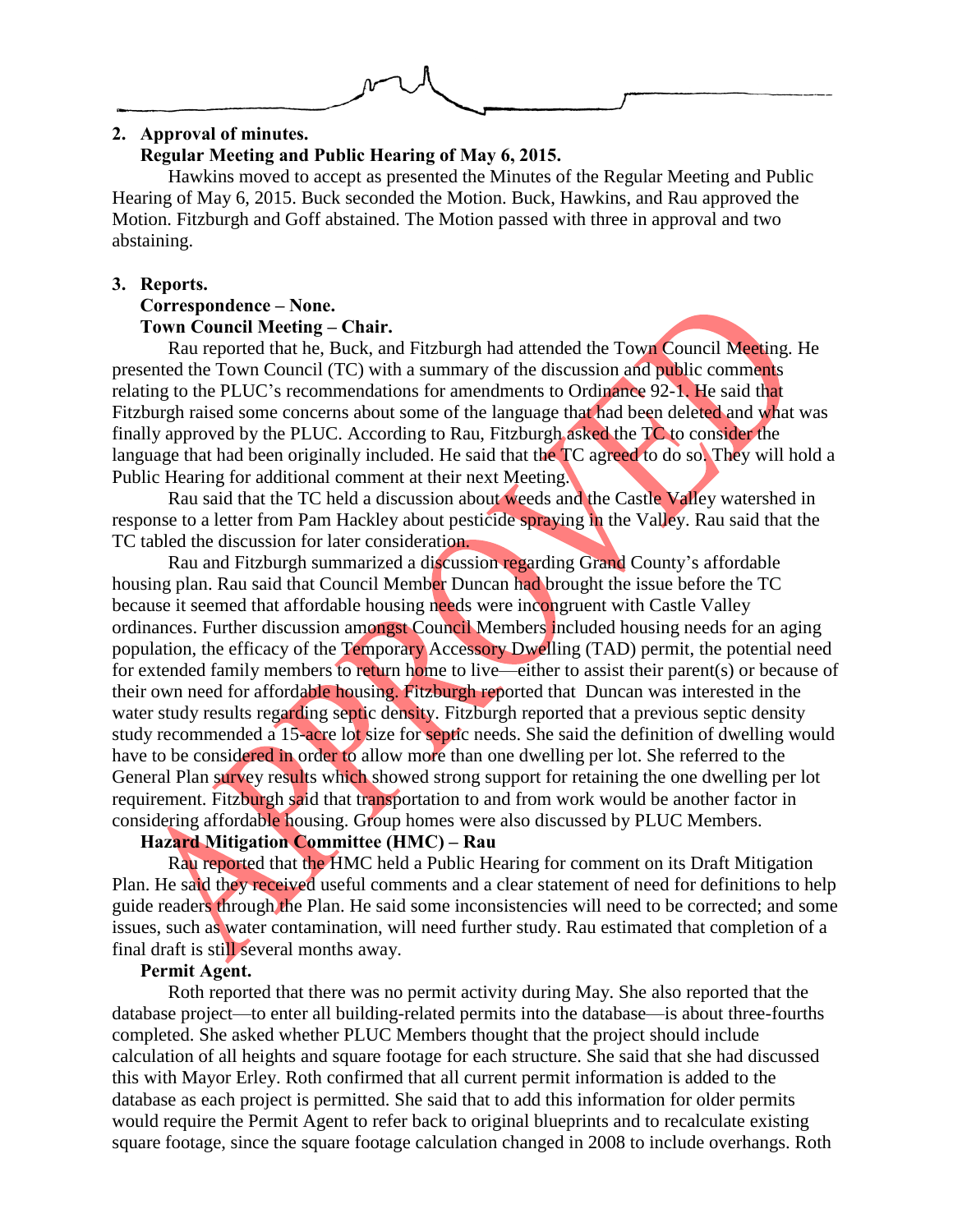

observed that many of the lot files do not have plans available. PLUC Members agreed that it was not necessary at this point to add this information. It was noted that whenever a property owner applied for a permit for an addition or a new building, the overall square footage is recalculated, and added into the database.

Roth reported that the property owner of Lot 54 was requesting a signed copy of a building permit for an addition that was issued in 2008. Fitzburgh explained that the previous Mayor had determined that this permit was applied for during the first moratorium which counted only "living area" space in square footage calculations. She further explained the circumstances and different regulations surrounding the two permit moratoriums of 2007 and 2008 during which the Castle Valley zoning requirements were updated to reflect the opinions expressed by property owners in the 2005 General Plan Survey to reduce building height and total square footage allowed on a lot. After the second moratorium expired but before Ordinance 85-3 was changed to reflect what the majority of property owners wanted, there was a brief period in which property owners could apply for permits under the old rules.

Fitzburgh moved that Roth check with the County Building Department to see if the property owner can use the signed permit issued to Lot 54 under Henderson Contractors and be allowed to use a different contractor and, if so, then provide the property owner with a copy of the signed permit. Buck seconded the Motion. Buck, Fitzburgh, Goff, Hawkins, and Rau approved the Motion. The Motion passed unanimously.

# **Procedural Matters.**

#### **Utah Open Public Meetings training – June 18:**

Buck and Roth will attend the OPM Training and report back at the next Meeting. **Follow-up to PLUC recommendation of amendments to Ordinance 92-1:**

PLUC Members discussed a request by Fitzburgh to restore the original Item 3.3.d to the recommendations of amendments which were made to the TC. This section states, "The electric utility company may install new line extensions overhead if existing terrain makes underground installation unfeasible or if underground installation would not be possible because of power system constraints." Fitzburgh said she thought this item was important to ensure that the property owner would not have to bear the cost involved if it were required to put the service underground. Rau explained that the decision had been made to delete this item because PLUC Members felt that the requirement for PLUC and TC review required in Item 3.3 would cover the concerns in 3.3.d. Buck agreed and said that she did not think it possible to generalize about what would be needed or what the power company would propose. She said she believed each situation would have to be decided on a case to case basis. Rau agreed. Goff said they should consider what they can or cannot require the power company to do and be careful not to write the ordinance around something that they cannot control. Hawkins said that she was comfortable with the decisions made at the last Meeting. Fitzburgh said that she believed the removal of Item 3.3.d would put the cost on the property owner for putting certain types of line extension service underground. She said she thought that including it would create the possibility that some costsharing of the expense could be worked out. Rau also noted that public comment at the Public Hearing pointed out the amendments were moving away from the original intent to put all power underground.

Fitzburgh moved that the PLUC recommend unofficially to the Town Council that the crossed out Item 3.3.d be kept in; the [recommended] Item 3.3.d would become 3.3.e; Item 3.3.e would become 3.3.f. Item 3.3.f would be changed to read "Cost of underground installation *for private property owners* shall not be considered a major reason for granting an exception to these requirements." Goff seconded the Motion. Buck, Fitzburgh, Goff, Hawkins, and Rau approved the Motion. The Motion passed unanimously.